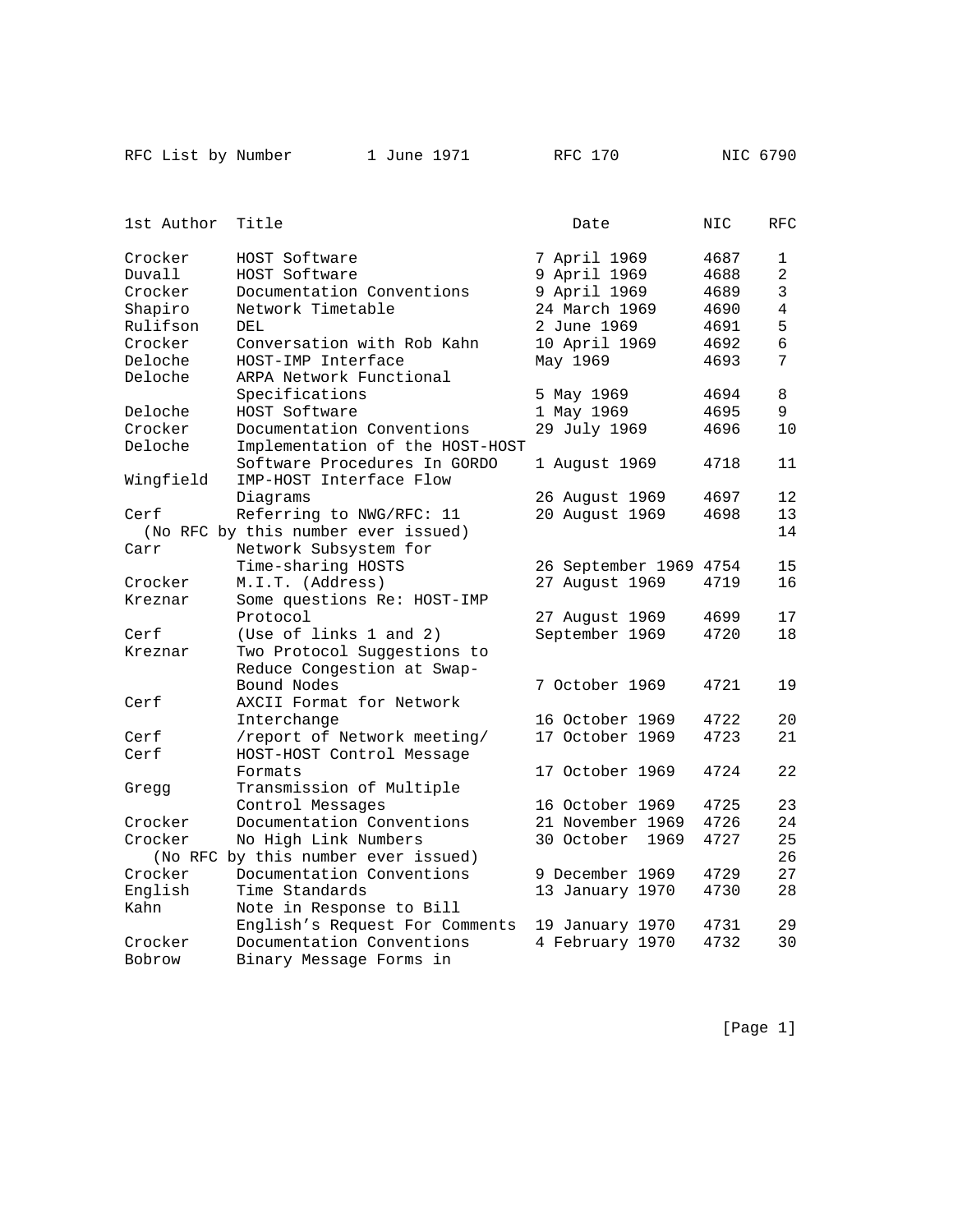|          | Computer Network                             | February 1968    | 4733 | 31 |
|----------|----------------------------------------------|------------------|------|----|
| Veader   | Connecting M.I.T. Computers                  |                  |      |    |
|          | to the ARPA Computer-to-                     |                  |      |    |
|          | Computer                                     | 31 January 1969  | 4734 | 32 |
| Crocker  | New HOST-HOST Protocol                       | 12 February 1970 | 4735 | 33 |
| English  | Some Brief Preliminary Notes                 |                  |      |    |
|          | on the ARC Clock                             | 26 February 1970 | 4736 | 34 |
| Crocker  | Network Meeting                              | 3 March 1970     | 4737 | 35 |
| Crocker  | Protocol Notes                               | 16 March 1970    | 4738 | 36 |
| Crocker  | Network Meeting Epilogue, etc.               | 20 March 1970    | 4739 | 37 |
| Wolfe    | Comments on Network Protocol                 |                  |      |    |
|          | from NWG/RFC 36.                             | 20 March 1970    | 4740 | 38 |
| Harslem  | Comments on Protocol                         |                  |      |    |
|          | Re: NWG/RFC 36                               | 25 March 1970    | 4741 | 39 |
| Harslem  | More Comments on the Forth-                  |                  |      |    |
|          | Coming Protocol                              | 27 March 1970    | 4742 | 40 |
| Melvin   | IMP-IMP Teletype Communication               | 30 March 1970    | 4743 | 41 |
| Ancona   | Message Data Types                           | 31 March 1970    | 4744 | 42 |
| Nemeth   | Proposed Meeting                             | 8 April 1970     | 4745 | 43 |
| Shoshani | Comments on NWG/RFC 33 and 36                | 10 April 1970    | 4746 | 44 |
| Postel   | New Protocol is Coming                       | 14 April 1970    | 4747 | 45 |
| Meyer    | ARPA Network Protocol Notes                  | 17 April 1970    | 4748 | 46 |
| Postel   | BBN's Comments on NWG/RFC 33                 | 20 April 1970    | 4749 | 47 |
| Postel   | A Possible Protocol Plateau                  | 21 April 1970    | 4750 | 48 |
| Meyer    | Conversations with Steve                     |                  |      |    |
|          | Crocker (UCLA)                               | 25 April 1970    | 4728 | 49 |
| Harslem  | Comments on the Meyer Proposal               | 30 April 1970    | 4751 | 50 |
| Elie     | Proposal for A Network                       |                  |      |    |
|          | Interchange Language                         | 4 May 1970       | 4752 | 51 |
| Postel   | Updated Distribution List                    | 1 July 1970      | 4753 | 52 |
| Crocker  | An Official Protocol Mechanism               | 9 June 1970      | 4755 | 53 |
| Crocker  | An official Protocol Proffering 18 June 1970 |                  | 4756 | 54 |
| Newkirk  | A Prototypical Implementation                |                  |      |    |
|          | of the NCP                                   | 19 June 1970     | 4757 | 55 |
| Belove   | Third Level Protocol                         | June 1970        | 4758 | 56 |
| Kraley   | Thoughts and Reflections on                  |                  |      |    |
|          | NWG/RFC 54                                   | 19 June 1970     | 4759 | 57 |
| Skinner  | Logical Message Synchronization 26 June 1970 |                  | 4760 | 58 |
| Meyer    | Flow Control - Fixed Versus                  |                  |      |    |
|          | Demand Allocation                            | 27 June 1970     | 4761 | 59 |
| Kalin    | A Simplified NCP Protocol                    | 13 July 1970     | 4762 | 60 |
| Walden   | A Note on Interprocess                       |                  |      |    |
|          | Communication in A Resource                  |                  |      |    |
|          | Sharing                                      | 17 July 1970     | 4761 | 61 |
| Walden   | A System for Interprocess                    |                  |      |    |
|          | Communication in A Resource                  |                  |      |    |
|          | Sharing                                      | 3 August 1970    | 4762 | 62 |
| Cerf     | Belated Network Meeting Report               | 31 July 1970     | 4763 | 63 |
|          |                                              |                  |      |    |

[Page 2]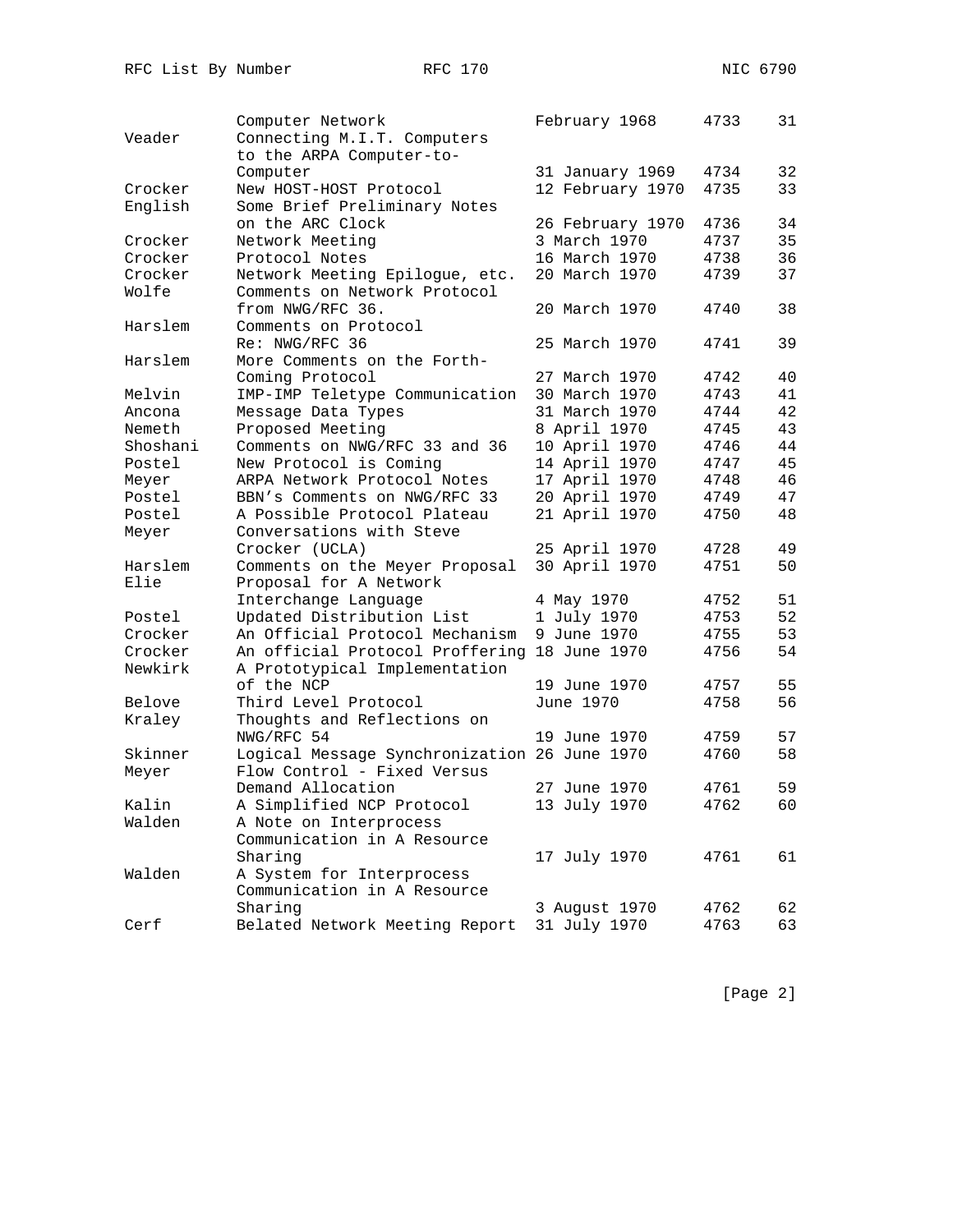| Elie      | Getting Rid of Marking                                           | (Undated)             | 4764      | 64    |
|-----------|------------------------------------------------------------------|-----------------------|-----------|-------|
| Walden    | Comments on Host-Host Protocol<br>Document No. 1 (By S. Crocker) |                       | 4765      | 65    |
| Crocker   | Third Level Ideas and Other                                      | 29 August 1970        |           |       |
|           | Noise                                                            | 26 August 1970        | 5409      | 66    |
| Crowther  | Proposed Change to Host/IMP                                      |                       |           |       |
|           | Spec to Eliminate Marking                                        | (Undated)             | 5410      | 67    |
| Elie      | Comments on Memory Allocation                                    |                       |           |       |
|           | Control Commands (CEASE, ALL,                                    |                       |           |       |
|           | GVB)                                                             | 31 August 1970        | 5411      | 68    |
| Bhushan   | Distribution List Change For                                     |                       |           |       |
|           | MIT                                                              | 22 Sept<br>1970       | 5412      | 69    |
| Crocker   | A Note on Padding                                                | 15 October 1970       | 5413      | 70    |
| Schipper  | Reallocation in Case of Input                                    |                       |           |       |
|           | Error                                                            | 25 Sept               | 1970 5414 | 71    |
| Bressler  | Proposed Moratorium on Changes<br>to Network Protocol            |                       | 1970 5415 | 72    |
| Crocker   | Response to NWG/RFC 67                                           | 26 Sept               | 1970 5416 | 73    |
| White     | Specifications for Network Use                                   | 25 Sept               |           |       |
|           | of the UCSB On-Line Systems                                      | 16 October 1970       | 5417      | 74    |
| Crocker   | Network Meeting                                                  | 14 October 1970       | 5418      | 75    |
| Bouknight | Connection-By Name: User                                         |                       |           |       |
|           | Oriented Protocol                                                | 28 October 1970       | 5180      | 76    |
| Grossman  | Syntax and Semantics for the                                     |                       |           |       |
|           | Terminal User Control Language                                   |                       |           |       |
|           | for                                                              | (Undated)             | 5419      | ENC76 |
| Postel    | Network Meeting Report                                           | (Undated)             | 5604      | 77    |
| Harslem   | NCP Status Report: USCB/RAND                                     | November 1970         | 5199      | 78    |
| Meyer     | Logger Protocol Error                                            | 16 November 1970 5601 |           | 79    |
| Harslem   | Protocols and Data Formats                                       | 1 December 1970       | 5608      | 80    |
| Bouknight | Request for Reference                                            |                       |           |       |
|           | Information                                                      | 3 December 1970       | 5609      | 81    |
| Meyer     | Network Meeting Notes                                            | 9 December 1970       | 5619      | 82    |
| Anderson  | Language-Machine for Data                                        |                       |           |       |
|           | Reconfiguration                                                  | 18 December 1970 5621 |           | 83    |
| North     | List of NWG/RFC's 1-80                                           | 23 December 1970 5620 |           | 84    |
| Crocker   | Network Working Group Meeting                                    | 5 January 1971        | 5624      | 85    |
| Crocker   | Proposal for a Network Standard                                  |                       |           |       |
|           | Format for Data Streams to                                       | 5 January 1971        | 5631      | 86    |
| Vezza     | Topic for Discussion at the                                      |                       |           |       |
|           | Next Network Working Group                                       |                       |           |       |
|           | Meeting                                                          | 12 January 1971       | 5632      | 87    |
| Braden    | NETRJS--A Third Level Protocol                                   |                       |           |       |
|           | for Remote Job Entry                                             | 13 January 1971       | 5668      | 88    |
| Metcalfe  | Some Historic Moments in                                         |                       |           |       |
|           | Networking                                                       | 19 January 1971       | 5697      | 89    |
| Braden    | CN As a Network Service Center                                   | 25 January 1971       | 5707      | 90    |
| Realy     | A Proposed User-User Protocol                                    | 27 December 1970      | 5708      | 91    |

[Page 3]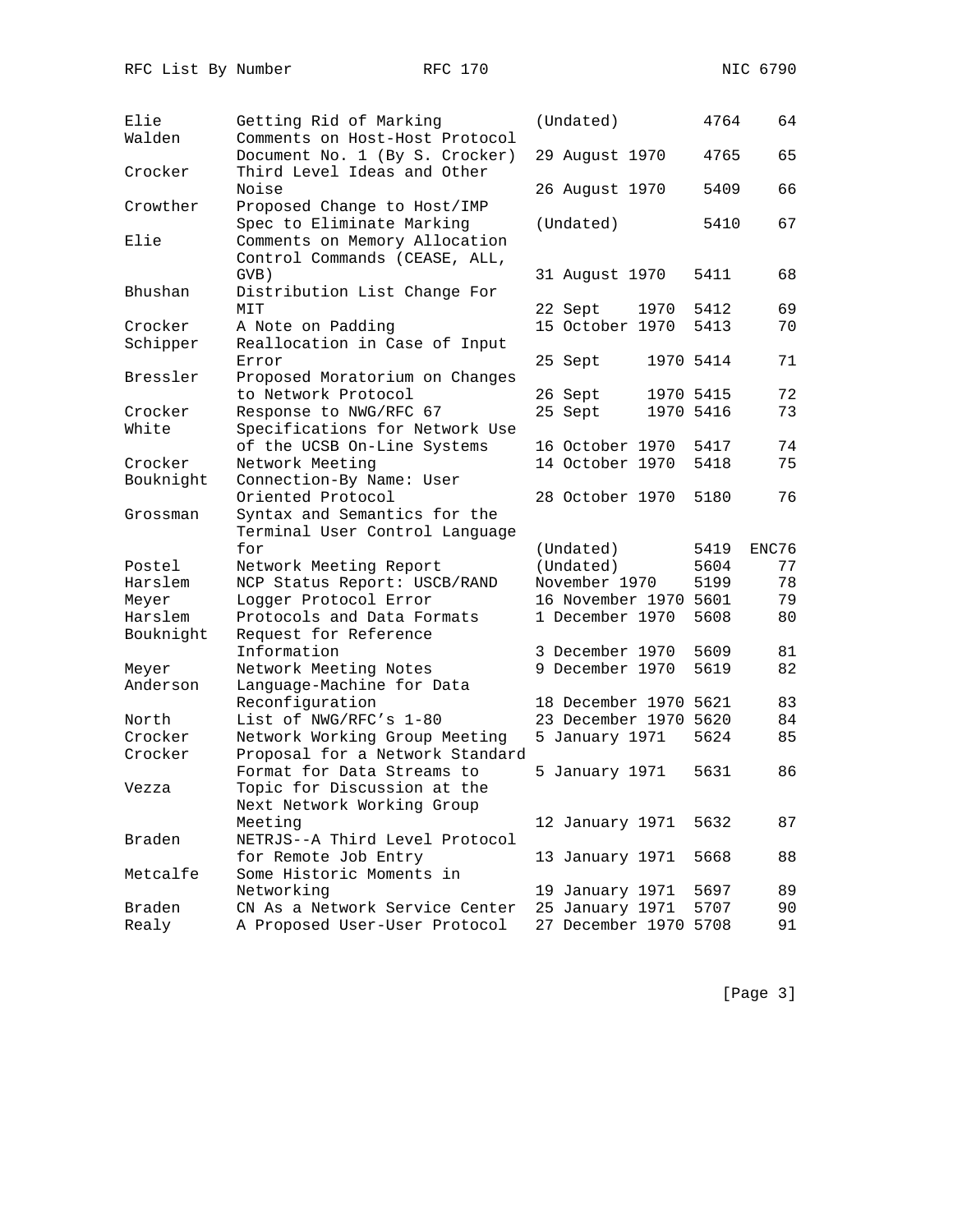|            | /No RFC By This Number Ever Issued/                    |                       | 92          |
|------------|--------------------------------------------------------|-----------------------|-------------|
| Mckenzie   | Initial Connection Protocol                            | 27 January 1971       | 93<br>5721  |
| Harslem    | Some Thoughts on Network                               |                       |             |
|            | Graphics                                               | 3 February 1971       | 94<br>5725  |
| Crocker    | Distribution of NWG/RFC's                              |                       |             |
|            | Through the NIC                                        | 4 February 1971       | 5731<br>95  |
| Watson     | An Interactive Network                                 |                       |             |
|            | Experiment ot Study Modes of                           |                       |             |
|            | Access to the                                          | 12 February 1971 5739 | 96          |
| Melvin     | A First Cut at a Proposed Telnet                       |                       |             |
|            | Protocol                                               | 15 February 1971 5740 | 97          |
| Meyer      | Logger Protocol Proposol                               | 11 February 1971 5744 | 98          |
| Karp       | Network Meeting                                        | 22 February 1971 5758 | 99          |
| Karp       | Categorization and Guide to                            |                       |             |
|            | NWG/RFC's                                              | 26 February 1971 5761 | 100         |
| Watson     | Notes on the Network Working                           |                       |             |
|            | Group Meeting (Urbana, Illinois) 23 February 1971 5762 |                       | 101         |
| Crocker    | Output of the Host/Host Protocol                       |                       |             |
|            | Glitch Cleaning Committee                              | 22-23 Feb 1971        | 5763<br>102 |
| Kalin      | Implementation of Interrupt                            |                       |             |
|            | Keys                                                   | 24 February 1971 5764 | 103         |
| Postel     | Link 191                                               | 25 February 1971 5768 | 104         |
| White      | Network Specifications for Remote                      |                       |             |
|            | Job Entry and Remote Job                               | 22 March 1971         | 5775<br>105 |
| O'Sullivan | User/Server Site Protocol                              | 3 March 1971          | 5776<br>106 |
| Bresaler   | Output of the Host-Host Protocol                       |                       |             |
|            | Glitch Cleaning Committee                              | 23 March 1971         | 5806<br>107 |
| Watson     | Attendance List at the Urbana                          |                       |             |
|            | NWG Meeting, February 17-19,                           |                       |             |
|            | 1971                                                   | 25 March 1971         | 5807<br>108 |
| Winett     | Level III Server Protocol for                          |                       |             |
|            | the Lincoln Laboratory 360/67                          |                       |             |
|            | Host                                                   | 24 March 1971         | 5808<br>109 |
| Winett     | Conventions for Using an IBM 2741                      |                       |             |
|            | Terminal as a User Console for                         | 25 March 1971         | 5809<br>110 |
| Crocker    | Pressure from the Chairman                             | 31 March 1971         | 5814<br>111 |
| O'Sullivan | User/Server Site Protocol;                             |                       |             |
|            | Network Host Questionnaire                             | 1 April 1971          | 112<br>5816 |
| Harslem    | Network Activity Report; UCSB--                        |                       |             |
|            | <b>RAND</b>                                            | 5 April 1971          | 5820<br>113 |
| Bnushan    | A file Transfer Protocol                               | 16 April 1971         | 5823<br>114 |
| Watson     | Some Network Information Center                        |                       |             |
|            | Policies on Handling Documen-                          |                       |             |
|            | tation                                                 | 16 April 1971         | 5822<br>115 |
| Crocker    | Structure of the May NWG Mtg.                          | 12 April 1971         | 5825<br>116 |
| Wong       | Some Comments of the Official                          |                       |             |
|            | Protocol                                               | 7 April 1971          | 5826<br>117 |
| Watson     | Recommendations for Facility                           |                       |             |

[Page 4]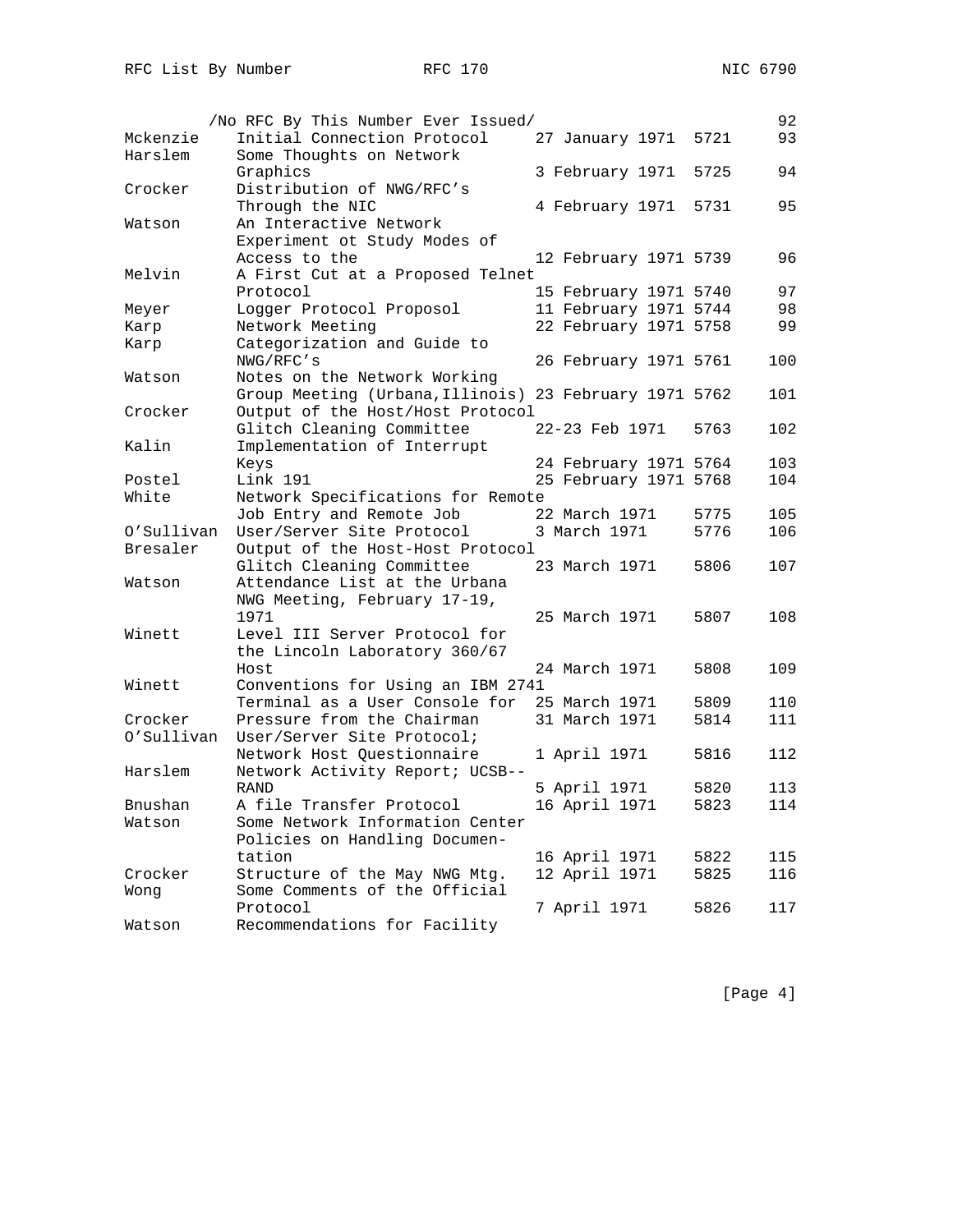|            | Documentation                           | 16 April 1971 | 5830         | 118 |
|------------|-----------------------------------------|---------------|--------------|-----|
|            | Krilanovich Network Fortran Subprograms | 16 April 1971 | 5831         | 119 |
|            | Krilanovich Network PLI Subprograms     | 16 April 1971 | 5832         | 120 |
|            | Krilanovich Network On-Line Operators   | 16 April 1971 | 5833         | 121 |
| White      | Network Specifications for UCSB's       |               |              |     |
|            | Simple-Minded File System               | 26 April 1971 | 5834         | 122 |
| Crocker    | A proferred Official ICP                | 20 April 1971 | 5837         | 123 |
| Melvin     | Typographical Error in RFC 107          | 19 April 1971 | 5840         | 124 |
| McConnell  | Response to RFC 86, Proposal for        |               |              |     |
|            | Network Standard Format for a           | 18 April 1971 | 5841         | 125 |
| McConnell  | Ames Graphics Facilities at Ames        |               |              |     |
|            | Research Center                         | 18 April 1971 | 5842         | 126 |
| Postel     | Comments on RFC 107                     | 20 April 1971 | 5843         | 127 |
| Postel     | Bytes                                   | 21 April 1971 | 5844         | 128 |
| Harslem    | A request for Comments on Socket        |               |              |     |
|            | Name Structure                          | 22 April 1971 | 5845         | 129 |
| Heafner    | Response to RFC 111 (Pressure           |               |              |     |
|            | From the Chairman)                      | 22 April 1971 | 5848         | 130 |
| Harslem    | Response to RFC 116 (May NWG            |               |              |     |
|            | Meeting)                                | 22 April 1971 | 5849         | 131 |
| White      | Typographical Error in RFC 107          | 28 April 1971 | 6708         | 132 |
| Sundberg   | File Transfer and Recovery              | 27 April 1971 | 6710         | 133 |
| Vezza      | Network Graphics Meeting                | 29 April 1971 | 6711         | 134 |
| Hathaway   | Response to NWG/RFC 110                 | 29 April 1971 | 6712         | 135 |
| Kahn       | Host Accounting and Administrative      |               |              |     |
|            | Procedures                              | 29 April 1971 | 6713         | 136 |
| O'Sullivan | TELNET Protocol -- A Proposed           |               |              |     |
|            | Document                                | 30 April 1971 | 6714         | 137 |
| O'Sullivan | TELNET Protocol -- A Proposed           |               |              |     |
|            | Document (rev.)                         | 8 May 1971    | 6703 rev 137 |     |
| Anderson   | Status Report on Proposed Data          |               |              |     |
|            | Reconfiguration Service                 | 28 April 1971 | 6715         | 138 |
| Crocker    | Agenda for the May NWG Meeting          | 4 May 1971    | 6725         | 140 |
| Harslem    | Comments on RFC 114 ( A File            |               |              |     |
|            | Transfer Protocol)                      | 29 April 1971 | 6726         | 141 |
| Kline      | Time-out Mechanism in the Host-         |               |              |     |
|            | Host Protocol                           | 3 May 1971    | 6727         | 142 |
| Naylor     | Regarding Proferred Official            |               |              |     |
|            | ICP                                     | 3 May 1971    | 6728         | 143 |
| Shoshani   | Data Sharing on Computer                |               |              |     |
|            | Networks                                | 30 April 1971 | 6729         | 144 |
| Postel     | Initial Connection Protocol             |               |              |     |
|            | Control Commands                        | 4 May 1971    | 6739         | 145 |
| Karp       | Views on Issues Relevant to             |               |              |     |
|            | Data Sharing on Computer                |               |              |     |
|            | Networks                                | 12 May 1971   | 6742         | 146 |
| Winett     | The Definition of a Socket              | 7 May 1971    | 6750         | 147 |
| Bhushan    | Comments on RFC 123                     | 10 May 1971   | 6751         | 148 |

[Page 5]